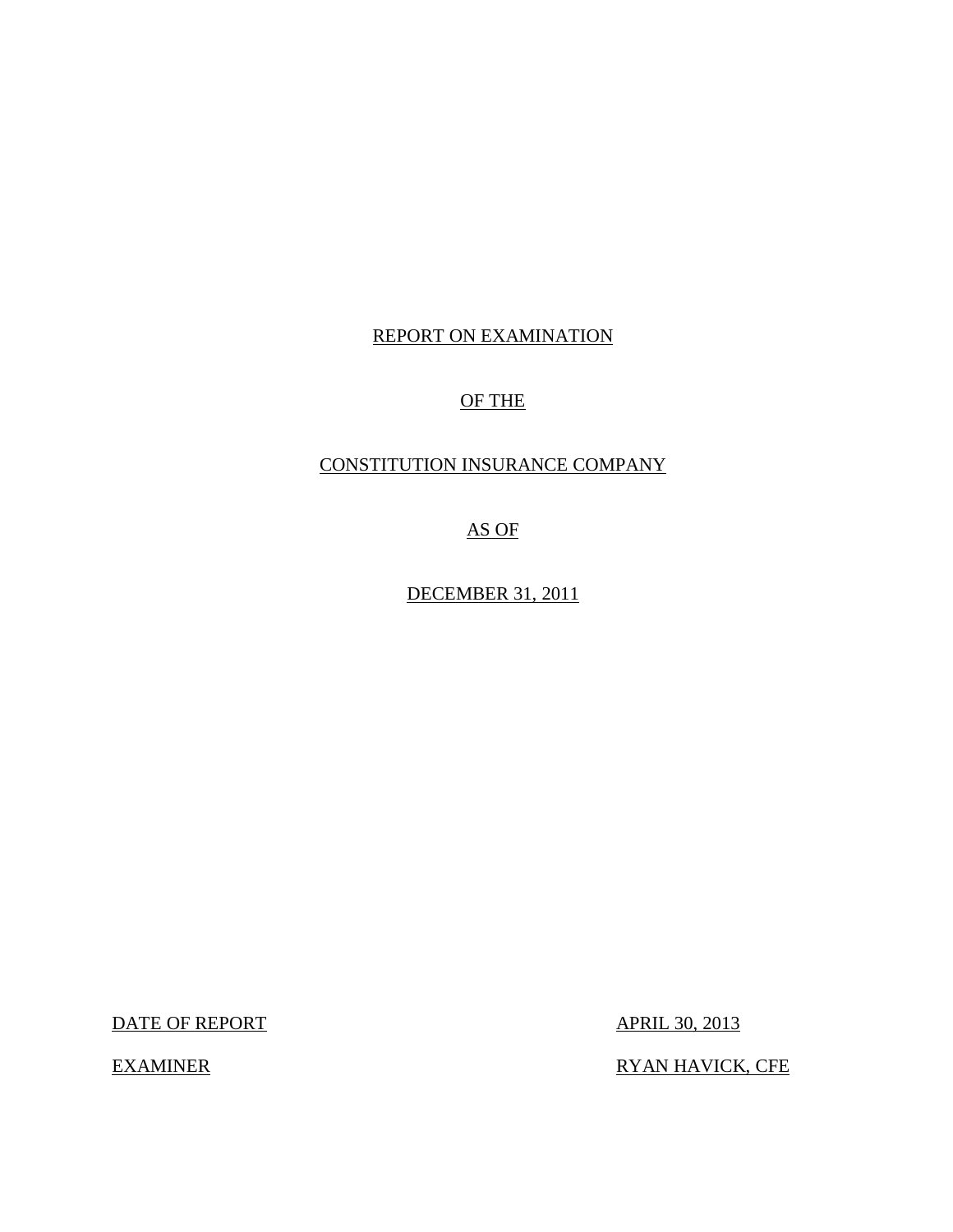## TABLE OF CONTENTS

## ITEM NO. PAGE NO.

| $\mathbf{1}$ | Scope of examination                                                                                                                                             | 2                      |
|--------------|------------------------------------------------------------------------------------------------------------------------------------------------------------------|------------------------|
| 2.           | Description of Company                                                                                                                                           | 3                      |
|              | A. Management<br>B. Territory and plan of operation<br>C. Reinsurance<br>D. Holding company system<br>E. Significant operating ratios<br>F. Accounts and records | 5<br>7<br>7<br>9<br>10 |
| 3.           | <b>Financial Statements</b>                                                                                                                                      | 12                     |
|              | A. Balance sheet<br>B. Statement of income                                                                                                                       | 12<br>13               |
| 4.           | Losses and loss adjustment expenses                                                                                                                              | 14                     |
| 5.           | Compliance with prior report on examination                                                                                                                      | 14                     |
| 6.           | Summary of comments and recommendations                                                                                                                          | 15                     |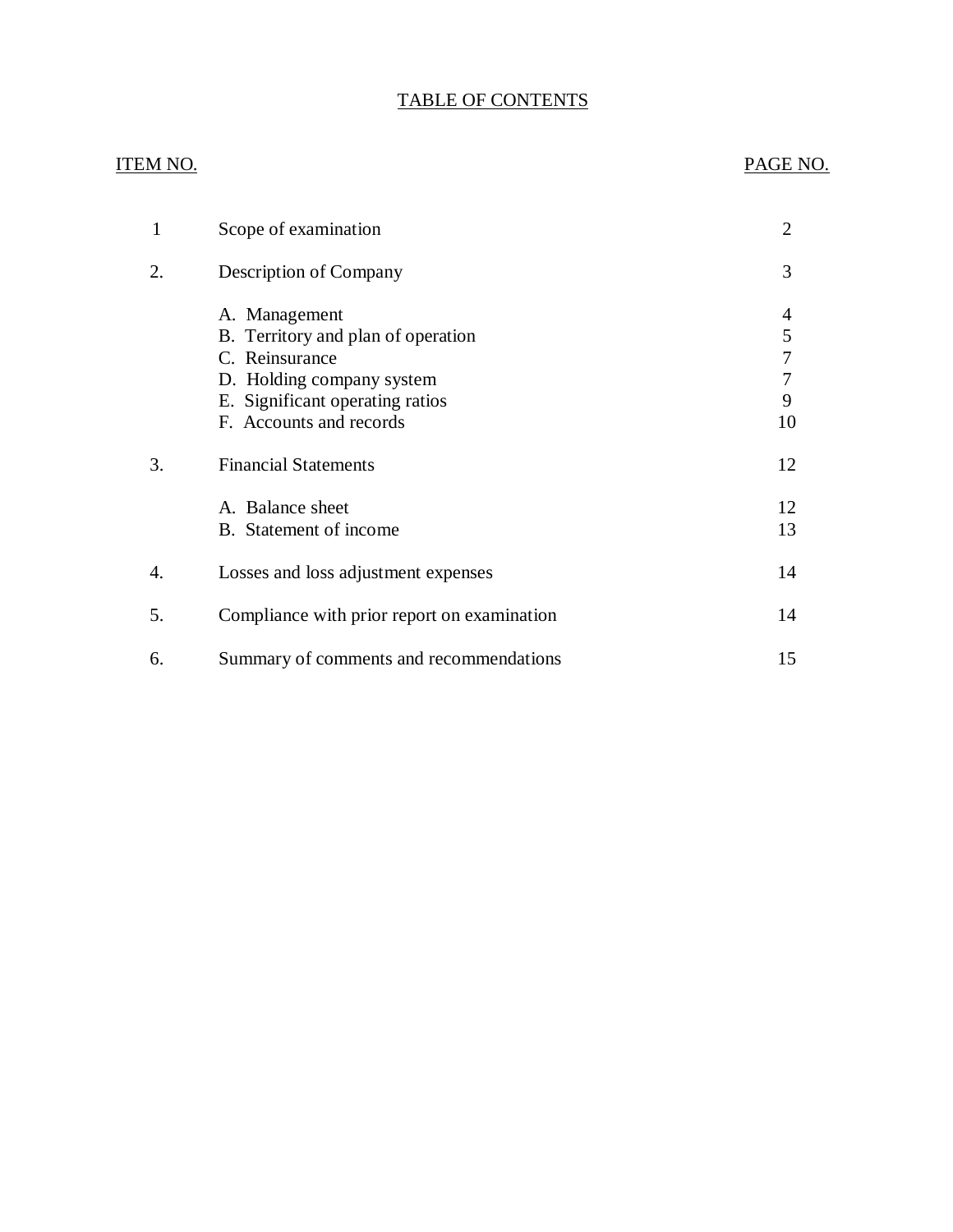

## NEW YORK STATE *DEPARTMENTof*  ANCIAL SERVICES

Governor Superintendent Superintendent Superintendent Superintendent Superintendent Superintendent Superintendent

Andrew M. Cuomo Benjamin M. Lawsky

April 30, 2013

Honorable Benjamin M. Lawsky Superintendent of Financial Services Albany, New York 12257

Sir:

Pursuant to the requirements of the New York Insurance Law, and in compliance with the instructions contained in Appointment Number 30912 dated January 4, 2013, attached hereto, I have made an examination into the condition and affairs of Constitution Insurance Company as of December 31, 2011, and submit the following report thereon.

Wherever the designation "the Company" appears herein without qualification, it should be understood to indicate Constitution Insurance Company.

Wherever the term "Department" appears herein without qualification, it should be understood to mean the New York State Department of Financial Services.

The examination was conducted at the Company's administrative office located at 10805 Old Mill Road, Omaha, Nebraska 68154.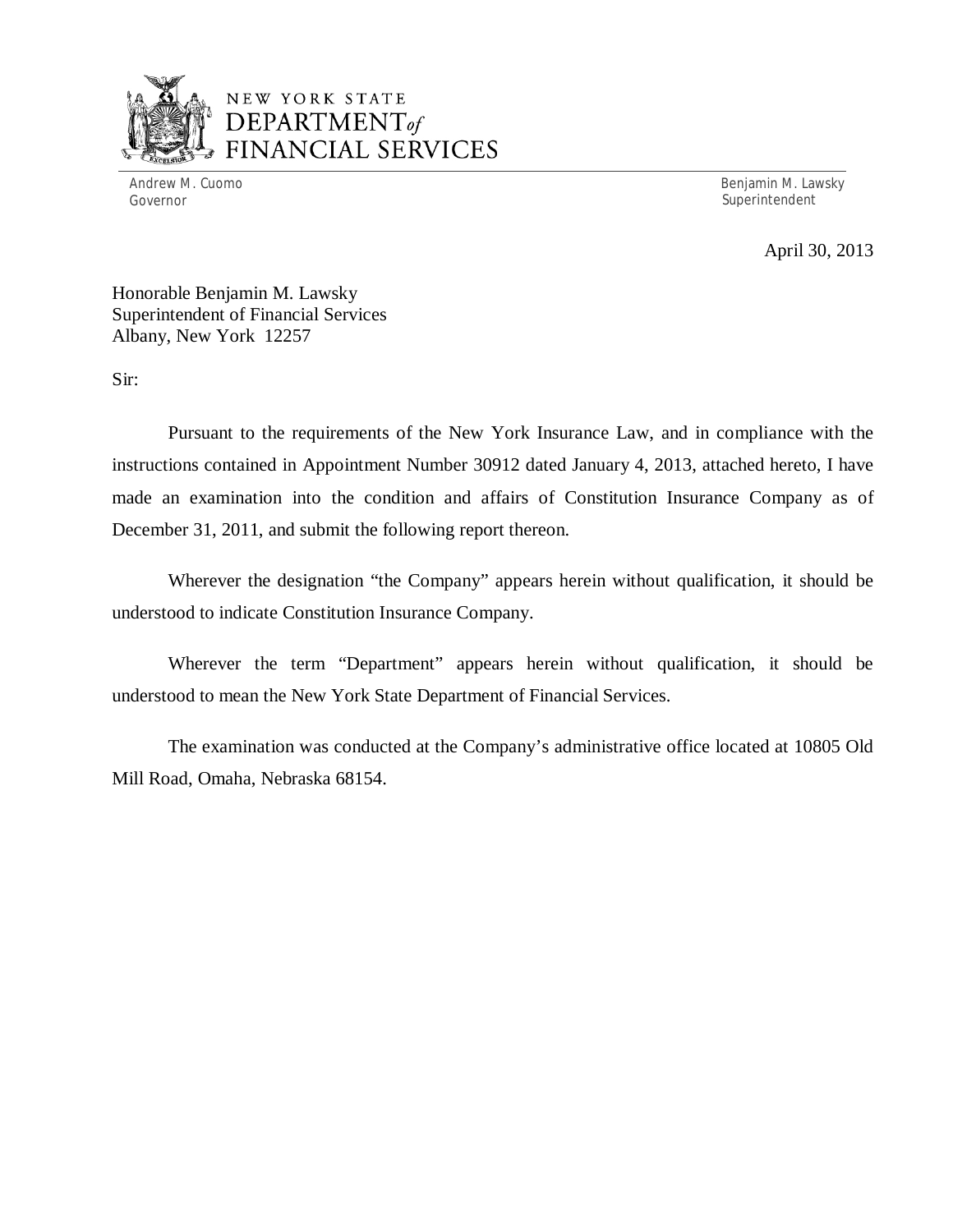#### 1. SCOPE OF EXAMINATION

<span id="page-3-0"></span>The Department has performed an individual examination of the Company*,* a multi-state insurer. The previous examination was conducted as of December 31, 2006. This examination covered the 5 year period from January 1, 2007 through December 31, 2011. Transactions occurring subsequent to this period were reviewed where deemed appropriate by the examiner.

This examination was conducted in accordance with the National Association of Insurance Commissioners ("NAIC") Financial Condition Examiners Handbook ("Handbook"), which requires that we plan and perform the examination to evaluate the financial condition and identify prospective risks of the Company by obtaining information about the Company including corporate governance, identifying and assessing inherent risks within the Company and evaluating system controls and procedures used to mitigate those risks. This examination also includes assessing the principles used and significant estimates made by management, as well as evaluating the overall financial statement presentation, management's compliance with Statutory Accounting Principles and annual statement instructions when applicable to domestic state regulations.

All financially significant accounts and activities of the Company were considered in accordance with the risk-focused examination process. The examiners also relied upon audit work performed by the Company's independent public accountants when appropriate.

This examination report includes a summary of significant findings for the following items as called for in the Handbook:

> Significant subsequent events Company history Corporate records Management and control Fidelity bonds and other insurance Pensions, stock ownership and insurance plans Territory and plan of operation Growth of Company Loss experience Reinsurance Accounts and records Statutory deposits Financial statements Summary of recommendations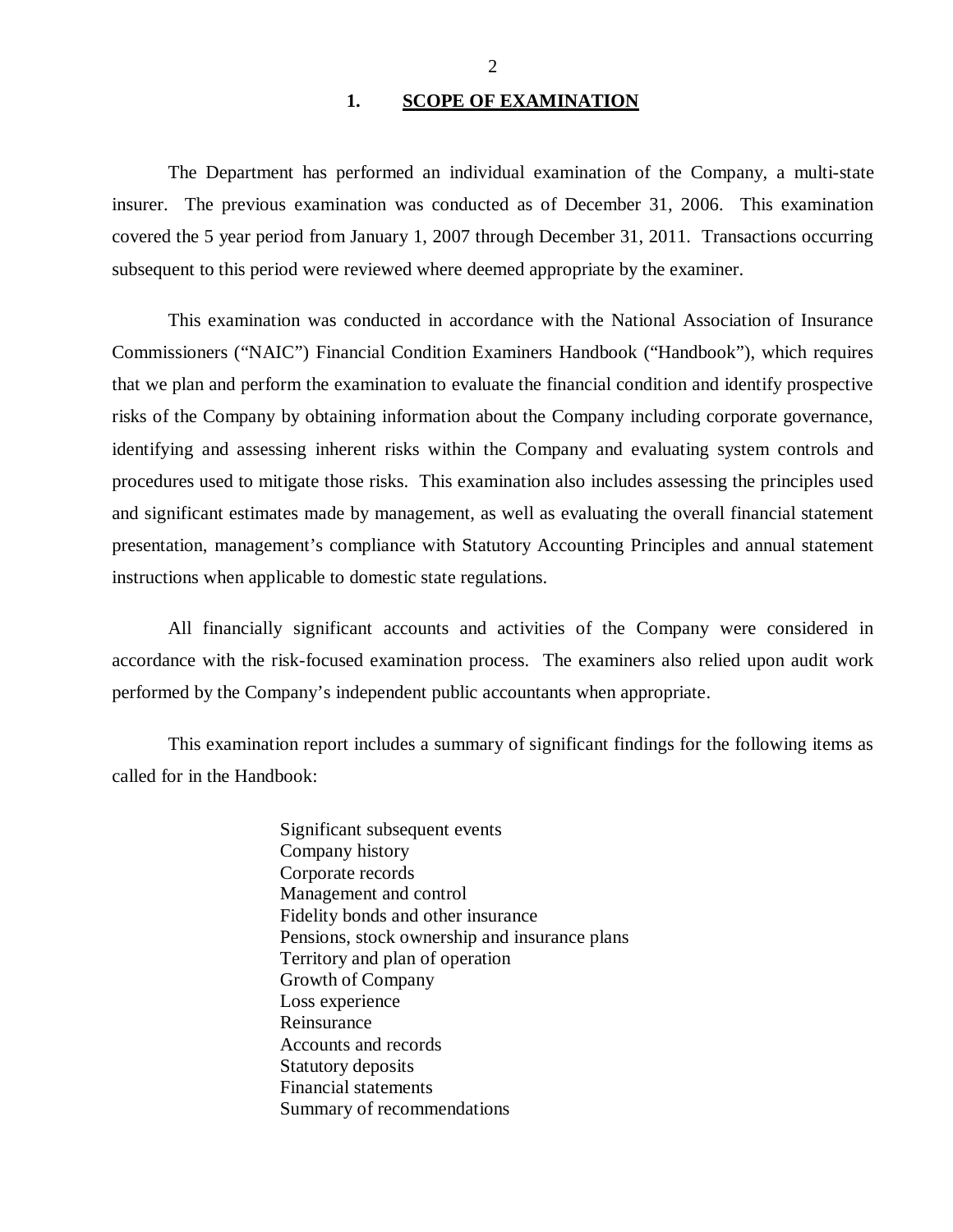<span id="page-4-0"></span>A review was also made to ascertain what action was taken by the Company with regard to comments and recommendations contained in the prior report on examination.

This report on examination is confined to financial statements and comments on those matters that involve departures from laws, regulations or rules, or that are deemed to require explanation or description.

#### **2. DESCRIPTION OF COMPANY**

The Company was incorporated under the laws of the State of New York on February 10, 1992 as the Folksamerica National Reinsurance Company ("FNRC"). It commenced business on September 1, 1992. On December 31, 1992, substantially all of the assets and liabilities of FNRC and its underwriting and investment activities were transferred to Folksamerica Reinsurance Company.

In July 1996, 100% of the outstanding stock of the Company was purchased by Gerling Konzern Rueckversicherungs Aktiengesellschraft of Cologne, Germany. In December 1996, the Company's name was changed to Gerling Global Reinsurance Corporation of America ("GGRCA").

On October 27, 1998, the Company's parent acquired EXOR-CRC Inc. (later renamed Gerling Global Holdings Inc.), a Delaware investment holding company, which owned Constitution Holding Inc. ("CHI"), a United Stated holding company. After restructuring the Gerling Group's US operations, the Company adopted its current title on May 21, 1999.

In August 2002, the Company voluntarily ceased writing new business. In 2007, management decided to pursue the sale of the Company. Effective January 1, 2008, the Company commuted a 3% assumed quota share agreement with Global Reinsurance Company of America ("GRCA"), and at the same time, increased a 97% ceded quota share agreement with GRCA to 100%. The Company also transferred all of its direct policy obligations to GRCA pursuant to an Assumption Agreement, which was approved by this Department. As a result of these transactions, the Company became a clean shell with no remaining underwriting liabilities.

On July 24, 2008, Constitution Group, LLC ("Constitution Group") and Steven Menzies filed an application with the Department to acquire control of the Company. Constitution Group, a New York limited liability company, is owned 100% by Steven Menzies. Steven Menzies by virtue of his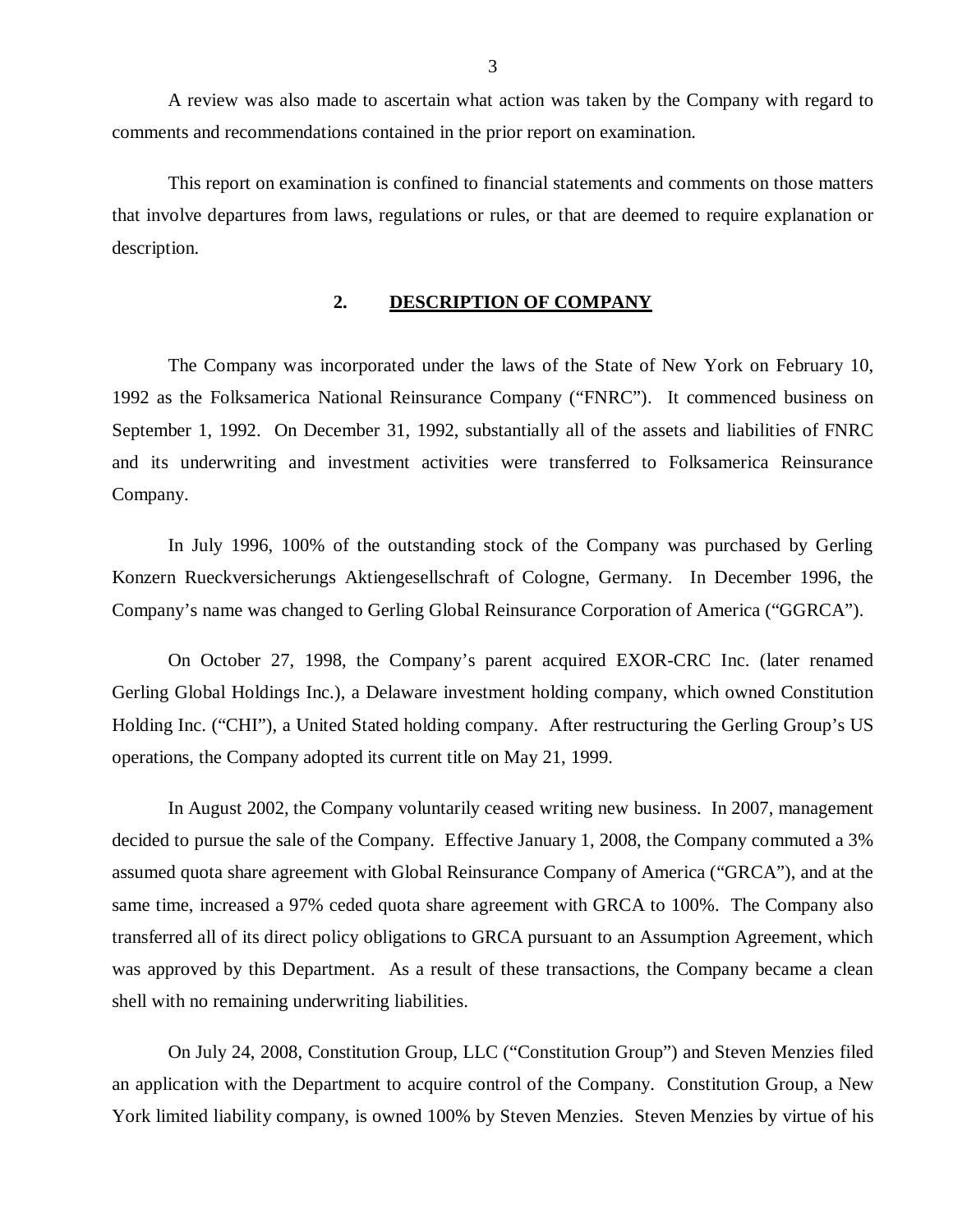100% ownership in Constitution Group is deemed to be the ultimate controlling person of the Company. The acquisition was completed on May 6, 2009.

To effectuate the acquisition, on December 30, 2008, the Company increased the par value of its common stock from \$1 per share to \$8.24 per share and redeemed 3,690,291 of its 4,200,000 common shares at a cost of \$30,408,000. On May 21, 2009, the Company received permission from the Department to amend its license to remove the authority to reinsure risks of every kind or description pursuant to Section 4102(c) of the New York Insurance Law, which reduced its minimum required surplus from \$35,000,000 to \$4,400,000. Additionally, effective July 2, 2009, the Department approved a Plan of Quasi-Reorganization, whereby the Company reset its unassigned funds of \$(9,603,191) as reported as of December 31, 2008 to \$0 through a transfer from Gross paid in and contributed surplus.

Capital paid in is \$4,200,002 consisting of 509,709 shares of \$8.24 par value per share common stock. Gross paid in and contributed surplus is \$7,960,945. Gross paid in and contributed surplus decreased by \$40,011,192 during the examination period, as follows:

| Year | Description                                      |                | Amount         |
|------|--------------------------------------------------|----------------|----------------|
| 2007 | Beginning gross paid in and contributed surplus  |                | \$47,972,137   |
| 2008 | Paid In Surplus Reduction                        | \$(30,408,000) |                |
| 2009 | Paid In Surplus Reduction - Quasi Reorganization | \$ (9,603,192) |                |
|      | <b>Total Paid in Surplus Reductions</b>          |                | \$(40,011,192) |
| 2011 | Ending gross paid in and contributed surplus     |                | \$7,960,945    |

The Company maintains an office in Omaha, Nebraska where the accounting function is performed and an office in New York where sales and systems are maintained. Pursuant to Section 325(b) of the New York Insurance Law the Company received approval to maintain its books of account outside the State of New York.

#### A. Management

Pursuant to the Company's charter and by-laws, management of the Company is vested in a board of directors consisting of not less than 13 nor more than 21 members. Since the acquisition of the Company, all actions of the board have been by unanimous written consent in lieu of a meeting. At December 31, 2011, the board of directors was comprised of the following 13 members: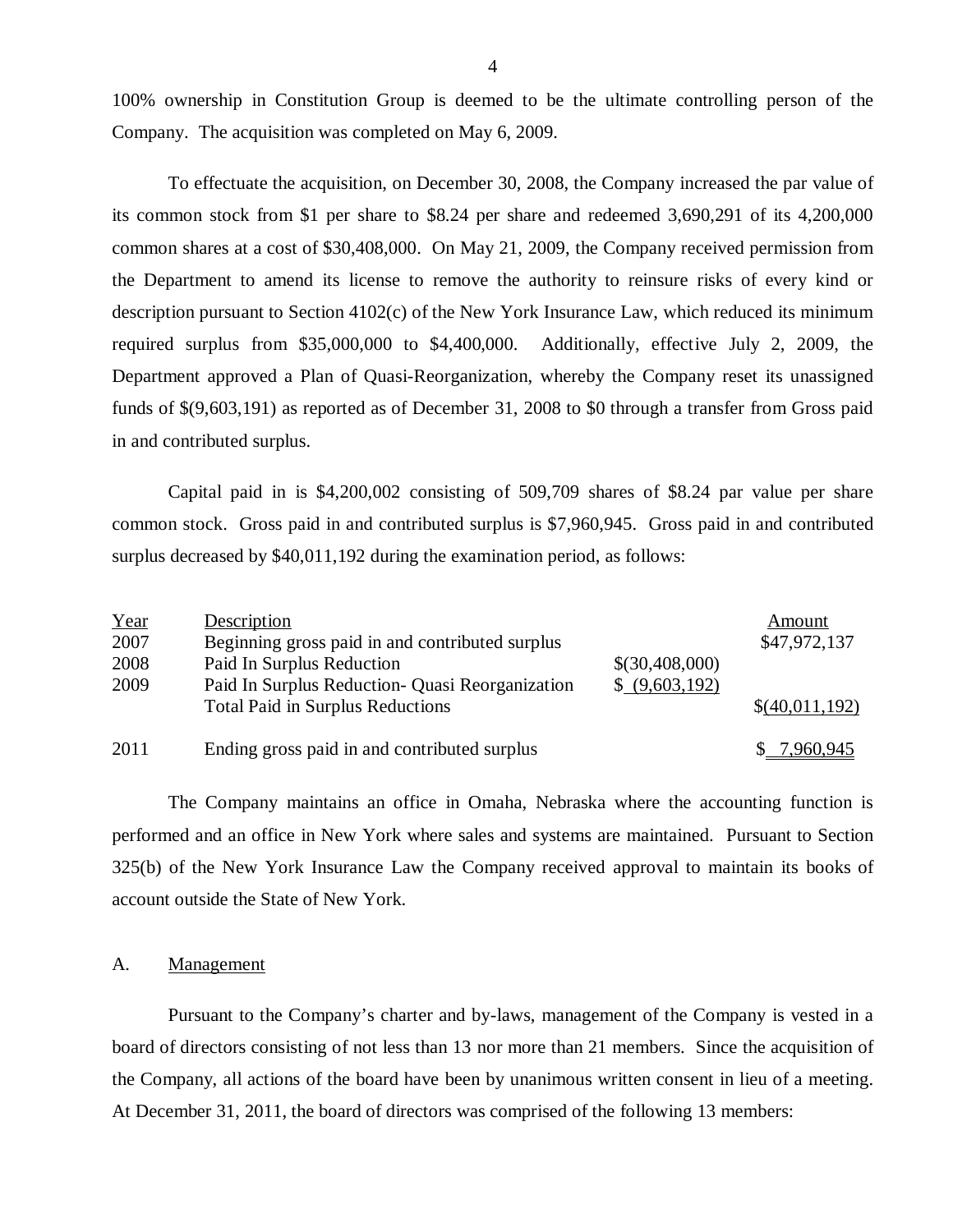#### <span id="page-6-0"></span>Name and Residence

Catherine L. Menzies-Ansonia Syracuse, NY

John M. Ansonia Syracuse, NY

Eric L. Butler San Francisco, CA

Linda S. Davis LaVista, NE

Sidney R. Ferenc Highland Beach, FL

John W. Green Northport, NY

Xiaoyun A. Hu San Mateo, CA

Ann E. Menzies Syracuse, NY

Steven M. Menzies Hillsborough, CA

Jeffrey A. Silver Omaha, NE

Mary F. Silver Omaha, NE

Marc M. Tract Brookville, NY

Katy M. Van Horn Castro Valley, CA

Principal Business Affiliation

Retired Account Executive, A. G. Edwards

Marketing Representative, Constitution Group, LLC

Senior Vice President, Applied Underwriters, Inc.

Executive Administrative Assistant, Applied Underwriters, Inc.

Chief Executive Officer, Applied Underwriters, In.

Accountant, Marcum, LLP

Executive Administrative Assistant, Applied Underwriters, Inc.

Retired

President, Treasurer and Chief Operating Officer, Constitution Insurance Company

Secretary/General Counsel, Applied Underwriters

Retired

Attorney, Katten, Muchin, Rosenman, LLP

Business Person, Self Employed

As of December 31, 2011, the principal officers of the Company were as follows:

Name Title Sidney R. Ferenc Vice President Jeffrey A. Silver Secretary

Steven M. Menzies President, Treasurer and Chief Operating Officer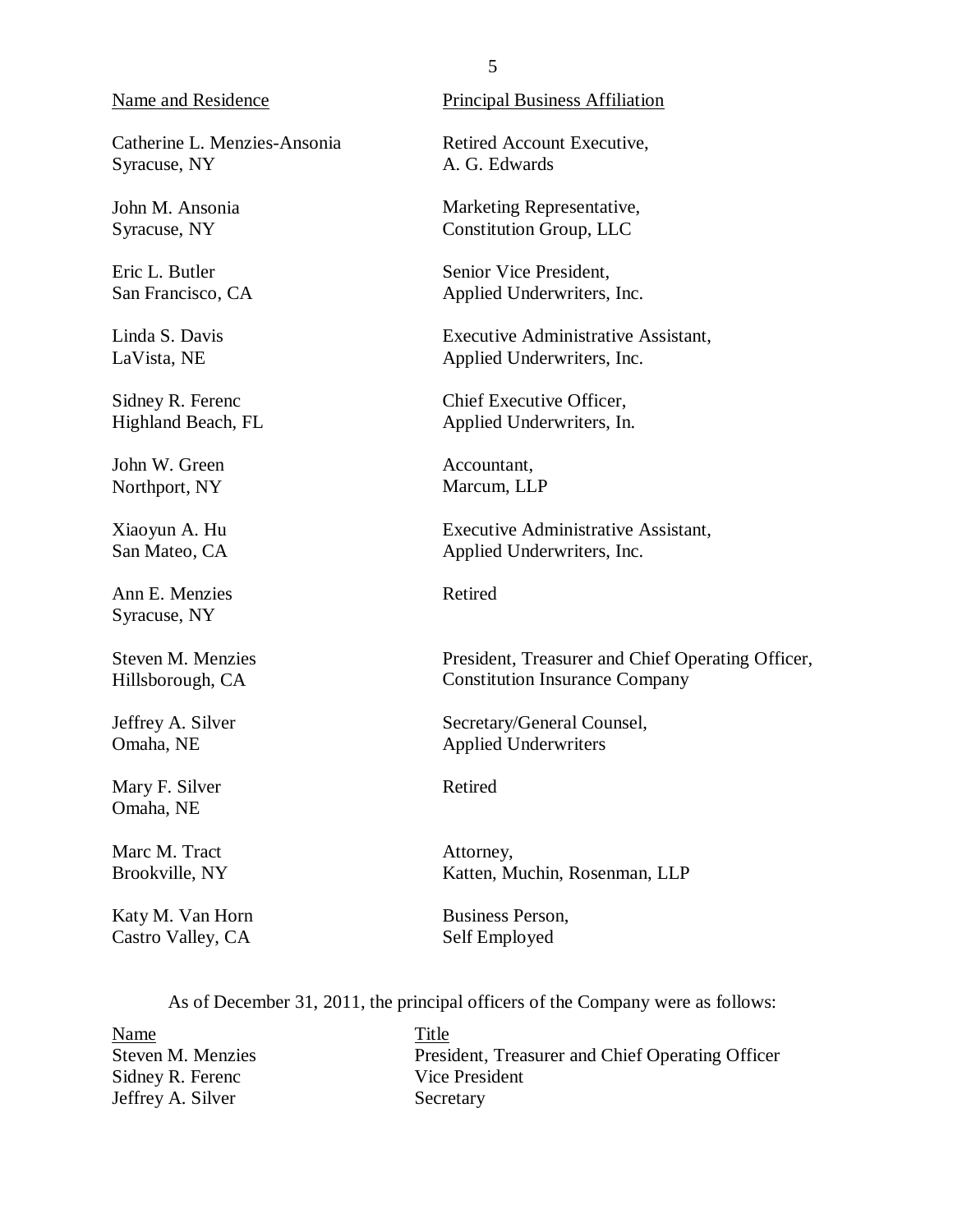#### B. Territory and Plan of Operation

As of December 31, 2011, the Company was licensed to write business in 44 states and the District of Columbia and was qualified in the State of Maine.

As of the examination date, the Company was authorized to transact the kinds of insurance as defined in the following numbered paragraphs of Section 1113(a) of the New York Insurance Law:

| <u>Paragraph</u> | Line of Business                               |
|------------------|------------------------------------------------|
| 3                | Accident & health                              |
| 4                | Fire                                           |
| 5                | Miscellaneous property                         |
| 6                | Water damage                                   |
| 7                | Burglary and theft                             |
| 8                | Glass                                          |
| 9                | Boiler and machinery                           |
| 10               | Elevator                                       |
| 11               | Animal                                         |
| 12               | Collision                                      |
| 13               | Personal injury liability                      |
| 14               | Property damage liability                      |
| 15               | Workers' compensation and employers' liability |
| 16               | Fidelity and surety                            |
| 17               | Credit                                         |
| 19               | Motor vehicle and aircraft physical damage     |
| 20               | Marine and inland marine                       |
| 21               | Marine protection and indemnity                |
|                  |                                                |

Based on the lines of business for which the Company is licensed and the Company's current capital structure, and pursuant to the requirements of Articles 13 and 41 of the New York Insurance Law, the Company is required to maintain a minimum surplus to policyholders in the amount of \$4,400,000.

The following schedule shows the direct premiums written by the Company both in total and in New York for the period under examination:

|      | Calendar Year New York State |                           | <b>Total Premiums</b> | Premiums Written in New York State<br>as a<br>percentage of Total Premium |
|------|------------------------------|---------------------------|-----------------------|---------------------------------------------------------------------------|
| 2007 | \$0                          | $\boldsymbol{\mathsf{S}}$ | (51)                  | 0.00%                                                                     |
| 2008 | \$0                          | \$                        | $\Omega$              | 0.00%                                                                     |
| 2009 | \$0                          | \$                        | $\Omega$              | $0.00\%$                                                                  |
| 2010 | \$0                          |                           | \$378,000             | $0.00\%$                                                                  |
| 2011 | \$0                          | \$                        | 7,550                 | 0.00%                                                                     |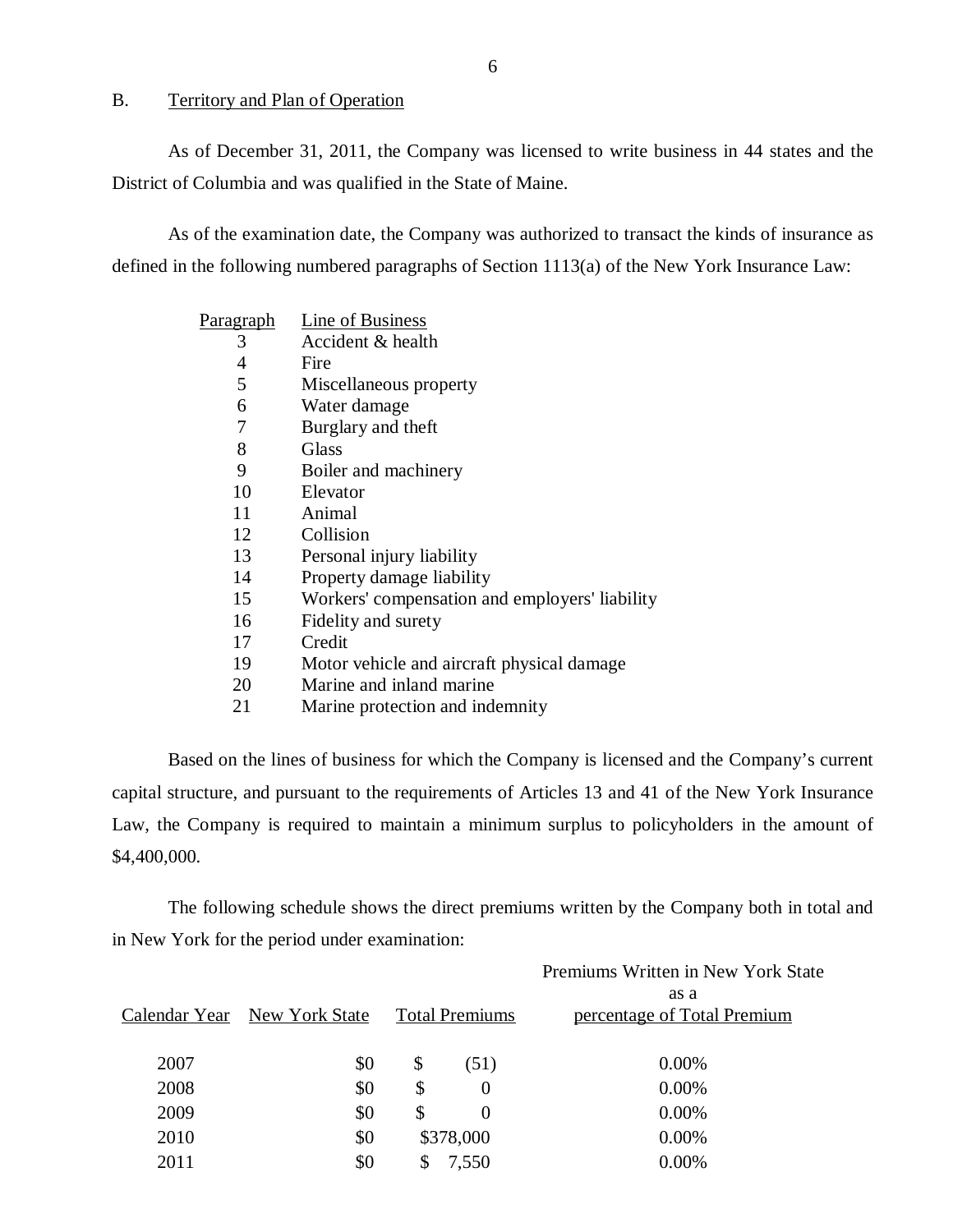<span id="page-8-0"></span>The Company resumed writing business in 2010, specializing primarily in claims made niche products including employment practices liability insurance, defense costs only for small to medium sized employers.

### C. Reinsurance

The Company did not have any assumed or ceded reinsurance contracts in effect as of December 31, 2011.

#### D. Holding Company System

The Company is a member of the Constitution Group, LLC. The Company is 100% owned by Constitution Group, LLC**,** which is ultimately controlled by Steven M. Menzies.

A review of the Holding Company Registration Statements filed with this Department indicated that such filings were complete and were filed in a timely manner pursuant to Article 15 of the New York Insurance Law and Department Regulation 52.

The following is a chart of the holding company system at December 31, 2011:

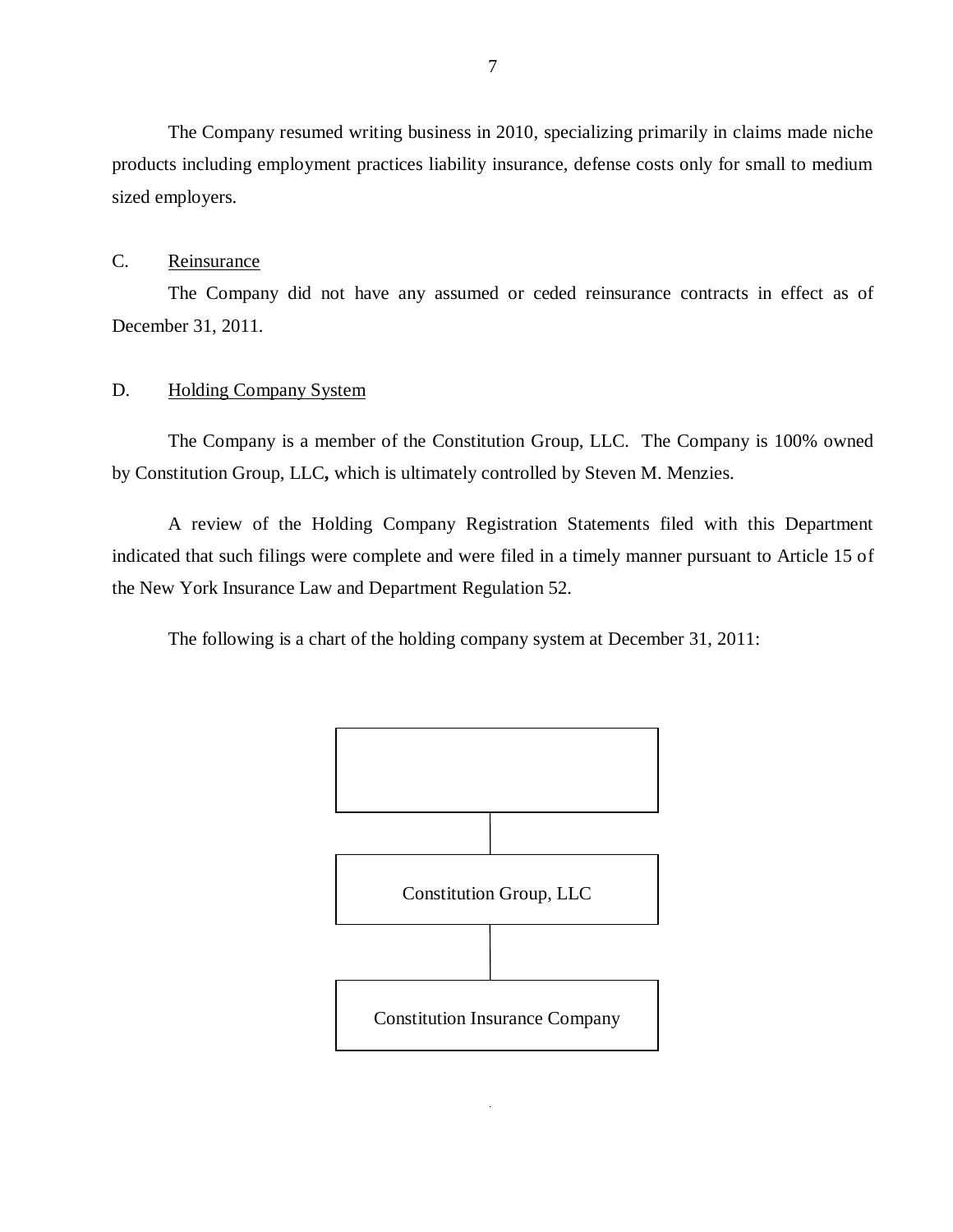At December 31, 2011, the Company was a party to the following agreements with other members of its holding company system:

#### Management Services Agreement

Effective May 6, 2009, Constitution Group, LLC has agreed to provide accounting services, financial statement, tax returns, actuarial services, claim services, reinsurance, accounts receivable, depositing of monies received, accounts payable, underwriting, computer equipment, computer systems and software, purchasing and mail services, personnel and administrative services and loss prevention services to the Company. This agreement was filed with the Department pursuant to Section 1505 of the New York Insurance Law.

Based upon a review of the agreement and the transactions surrounding this agreement, it appears that the Company and Constitution Group, LLC are not complying with the terms of the agreement. The agreement requires the Company to, at the beginning of each month, estimate and make such allocations among Constitution Group, LLC and the Company as required, such estimate not to exceed the actual costs and expenses of the next preceding month. Constitution Group, LLC shall bill the Company for its allocable portion of such estimated costs and expenses for such month. All billings between Constitution Group, LLC and the Company shall be settled within thirty (30) days after the last day of each month for the net amount of all such monthly allocated costs and expenses. On or before the last day of each quarter, the Company and Constitution Group, LLC shall adjust all costs and expenses allocated amongst them for the preceding quarter and payment in accordance with such final adjustment shall thereupon be made by the Company to Constitution Group, LLC. Records reflect the recording of costs and expenses on a quarterly basis and various payment amounts over various periods. The truing up of costs and expenses appears to be performed only yearly.

It is recommended that the Company follow the agreed upon terms contained within the Management Services Agreement.

#### Sublease Agreement

Effective May 6, 2009, Constitution Group, LLC has agreed to sublease certain real estate located at 109 South Warren Street, Suite 316, Syracuse, New York to the Company. This agreement was filed with the Department pursuant to Section 1505 of the New York Insurance Law.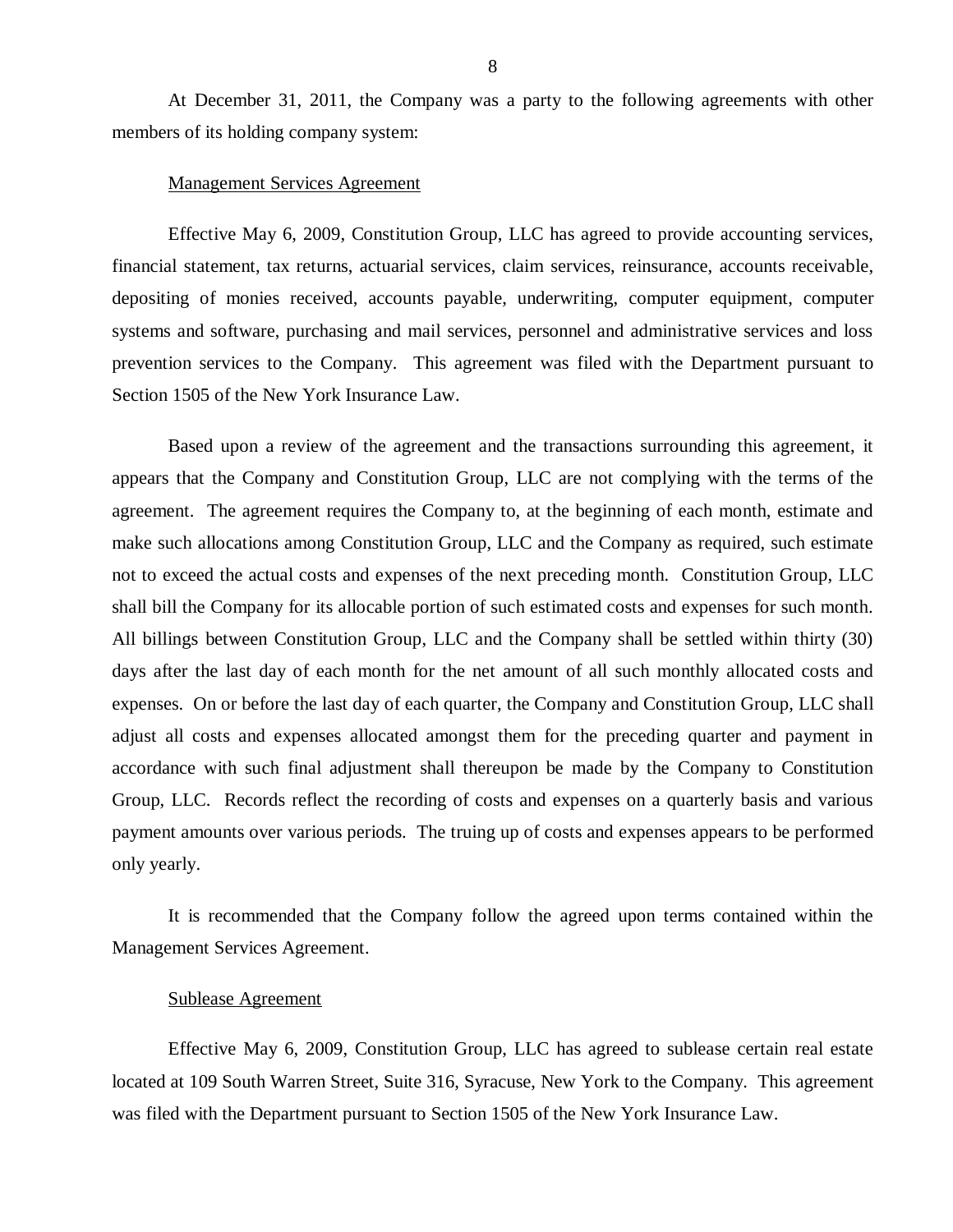#### Investment Advisory Agreement

Effective May 6, 2009, Constitution Group, LLC has agreed to act as investment advisor and to exercise the investment discretion as established by the Board of Directors of the Company. This agreement was filed with the Department pursuant to Section 1505 of the New York Insurance Law.

#### Tax Allocation Agreement

Effective May 6, 2009, Constitution Group, LLC and Constitution Insurance Company as member companies of an affiliated group wish to file consolidated federal income tax returns. The agreement provides for the methods to be utilized to calculate each members' share of the consolidated tax (benefit) on an individual basis. This agreement was filed with the Department pursuant to Section 1505 of the New York Insurance Law.

#### E. Significant Operating Ratios

The following ratios have been computed as of December 31, 2011, based upon the results of this examination:

| Net premiums written to surplus as regards policyholders                               | N/A   |
|----------------------------------------------------------------------------------------|-------|
| Liabilities to liquid assets (cash and invested assets less investments in affiliates) | $1\%$ |
| Premiums in course of collection to surplus as regards policyholders                   | N/A   |
|                                                                                        |       |

The second ratio falls within the benchmark ranges set forth in the Insurance Regulatory Information System of the National Association of Insurance Commissioners.

The underwriting ratios presented below are on an earned/incurred basis and encompass the five-year period covered by this examination:

|                                              | Amounts       | Ratios       |
|----------------------------------------------|---------------|--------------|
| Losses and loss adjustment expenses incurred | \$(2,055,204) | $(543.70)\%$ |
| Other underwriting expenses incurred         | 1,741,125     | 460.61       |
| Net underwriting gain                        | 692,079       | 183.09       |
| Premiums earned                              | 378,000       | 100.00%      |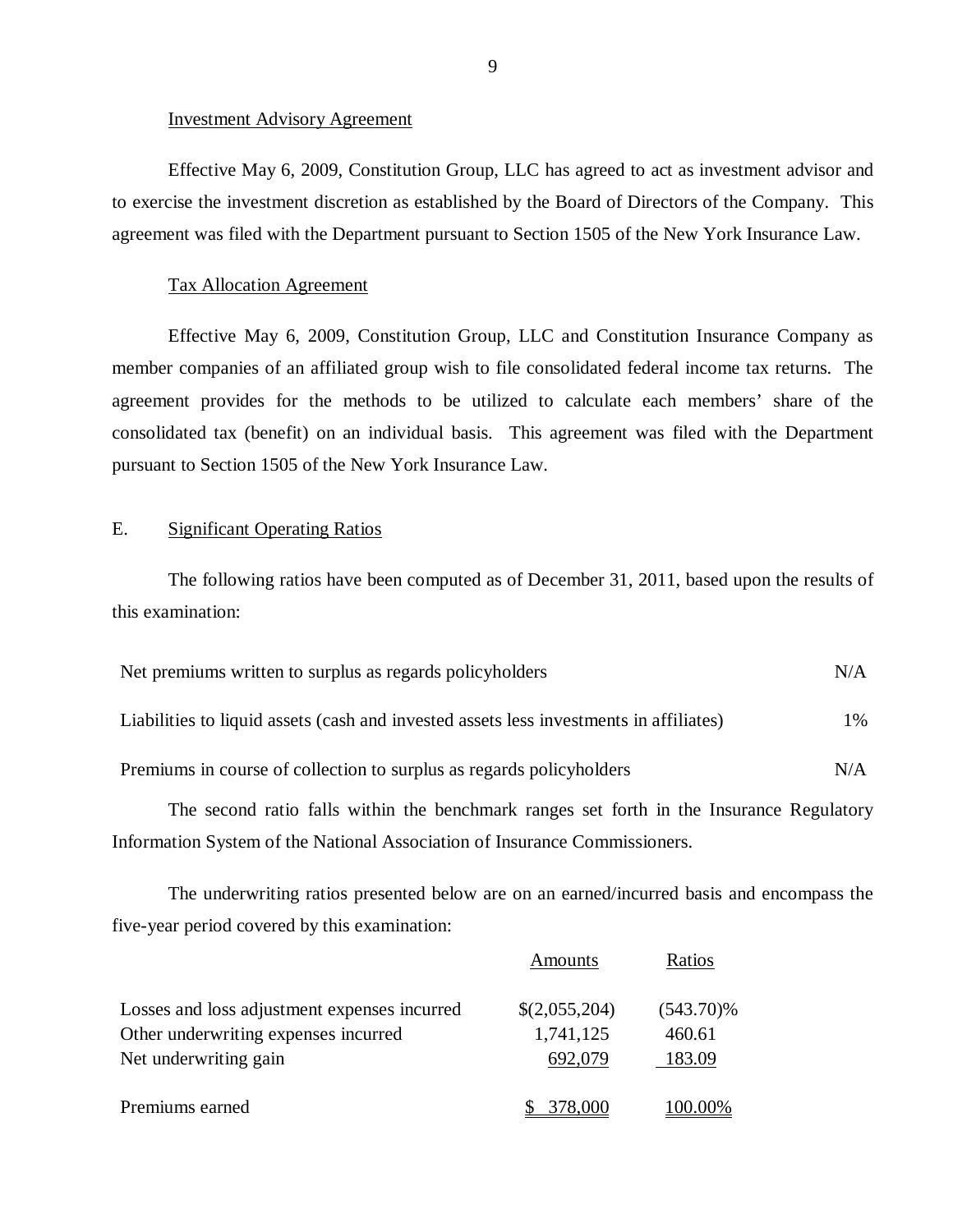#### <span id="page-11-0"></span>F. Accounts and Records

#### Custodial Agreements

At December 31, 2011, the Company's investments were held pursuant to custodian services agreements with two entities, CitiBank and Union Bank.

In regards to these custodian services agreements, Management answered affirmatively to the following General Interrogatories in the 2011 Annual Statement: "Excluding items in Schedule E-Part 3-Special deposits, real estate, mortgage loans, and investments held physically in the reporting entity's office, vaults, or safety deposit boxes, were all stocks, bonds, and other securities, owned through the current year held pursuant to a custodial agreement with a qualified bank or trust company in accordance with Section 1, III Conducting Examinations, F-Custodial or Safekeeping Agreements of the NAIC Financial Condition Examiners Handbook ?"

However, examination review indicated that the Company's custodial agreements lacked the protective covenants set forth in Section 1, III of the NAIC Financial Condition Examiners Handbook.

It is recommended that the Company amend its custodial agreements to include the minimum safeguards and controls as set forth in the NAIC Financial Condition Examiners Handbook.

#### Conflict of Interest Policy

The Company has a conflict of interest policy in place which requires all directors and officers sign an annual conflict of interest statement; however, the conflict of interest policy does not require key employees to sign an annual conflict of interest statement. A statement was signed by all officers and directors for the years 2009, 2010 and 2011.

It is recommended that the Company amend its conflict of interest policy and require key employees to make annual conflict of interest statements.

#### Fidelity Bond Coverage

The Company does not maintain fidelity bond coverage for its directors, officers and key employees in the event of material acts of dishonesty or theft. Based upon the financial condition of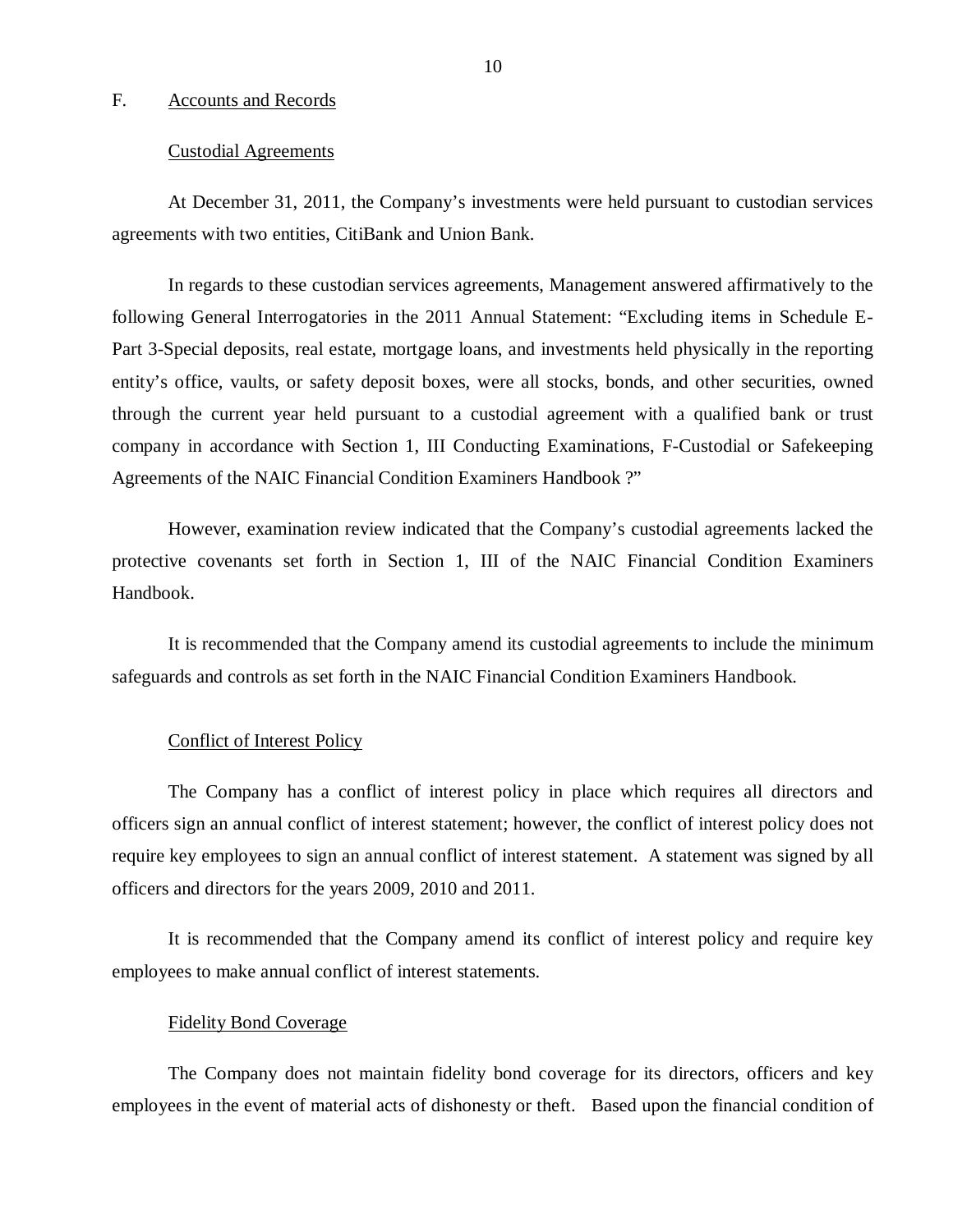the Company as of December 31, 2011, the NAIC Financial Condition Examiners Handbook requires a minimum of \$100,000 coverage.

It is recommended that the Company obtain a fidelity bond of no less than \$100,000 as required by the NAIC Financial Condition Examiners Handbook.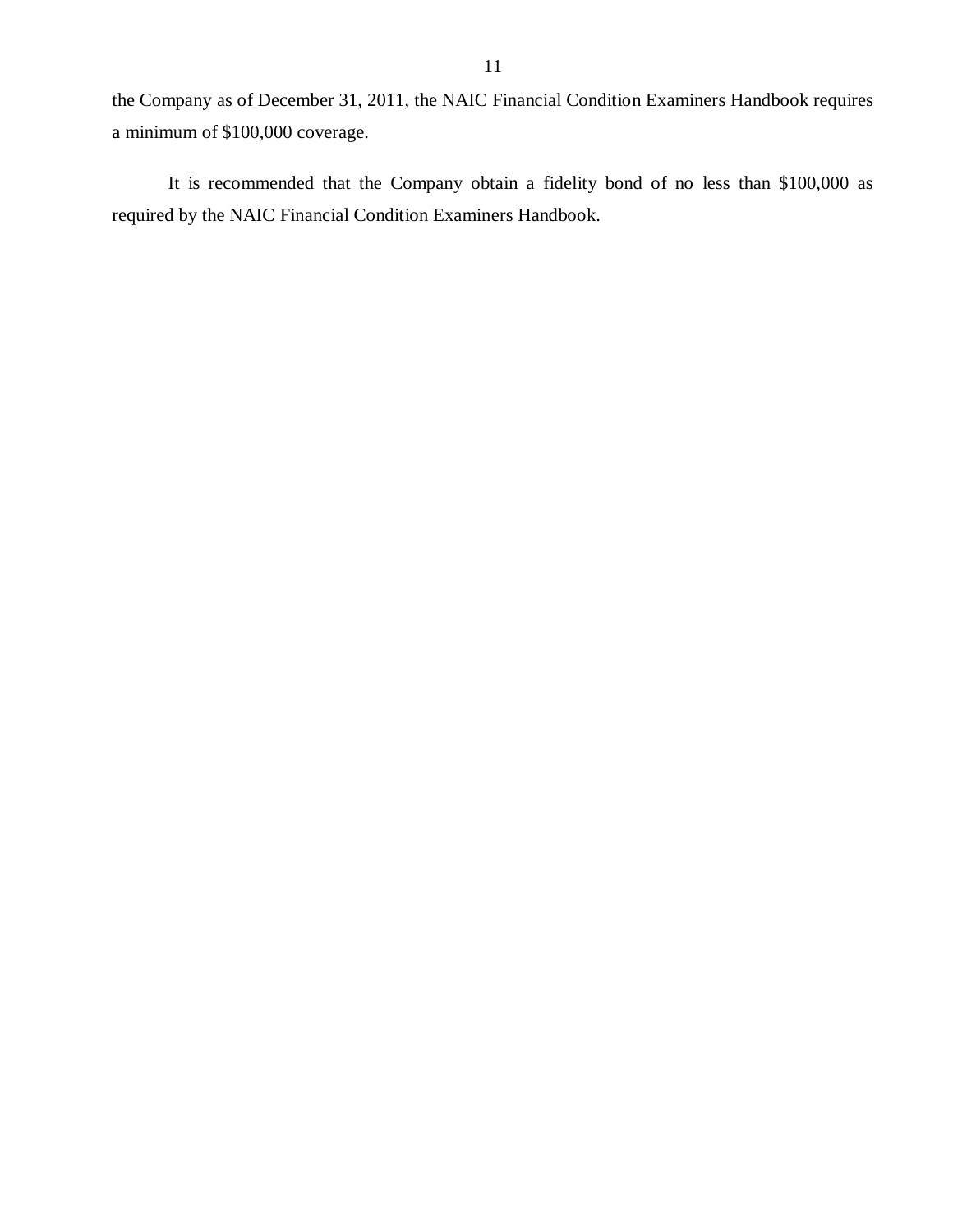## **3. FINANCIAL STATEMENTS**

A. Balance Sheet

The following shows the assets, liabilities and surplus as regards policyholders as of December 31, 2011 as determined by this examination and as reported by the Company:

| Assets                                                                                                                                                                                | <b>Assets</b>                     | <b>Assets Not</b><br>Admitted       | Net Admitted<br><b>Assets</b>      |
|---------------------------------------------------------------------------------------------------------------------------------------------------------------------------------------|-----------------------------------|-------------------------------------|------------------------------------|
| <b>Bonds</b><br>Cash, cash equivalents and short-term investments<br>Investment income due and accrued                                                                                | \$11,675,303<br>499,304<br>65,067 | \$<br>$\overline{0}$                | \$11,675,303<br>499,304<br>65,067  |
| Uncollected premiums and agents' balances in the<br>course of collection<br>Net deferred tax asset<br>Electronic data processing equipment and software                               | 37,954<br>5,601,882<br>7,106      | 5,601,354<br>7,106                  | 37,954<br>528<br>$\Omega$          |
| Receivables from parent, subsidiaries and affiliates<br>Aggregate write-ins for other than invested assets                                                                            | 111,860<br>60,721                 | 51,837                              | 111,860<br>8,884                   |
| <b>Total assets</b>                                                                                                                                                                   | \$18,059,197                      | \$5,660,297                         | \$12,398,900                       |
| Liabilities, surplus and other funds                                                                                                                                                  |                                   |                                     |                                    |
| Liabilities<br>Losses and loss adjustment expenses<br>Other expenses (excluding taxes, licenses and fees)<br>Taxes, licenses and fees (excluding federal and foreign income<br>taxes) |                                   |                                     | \$<br>$\Omega$<br>54,101<br>13,325 |
| Unearned premiums<br><b>Total liabilities</b>                                                                                                                                         |                                   |                                     | 7,550<br>\$<br>74,976              |
| Surplus and other funds<br>Common capital stock<br>Gross paid in and contributed surplus<br>Unassigned funds (surplus)                                                                |                                   | \$4,200,002<br>7,960,945<br>162,977 |                                    |
| Surplus as regards policyholders                                                                                                                                                      |                                   |                                     | 12,323,924                         |
| Total liabilities, surplus and other funds                                                                                                                                            |                                   |                                     | \$12,398,900                       |

Note: The Internal Revenue Service has not yet begun to audit tax returns covering tax years 2009 through 2011. The examiner is unaware of any potential exposure of the Company to any tax assessment and no liability has been established herein relative to such contingency.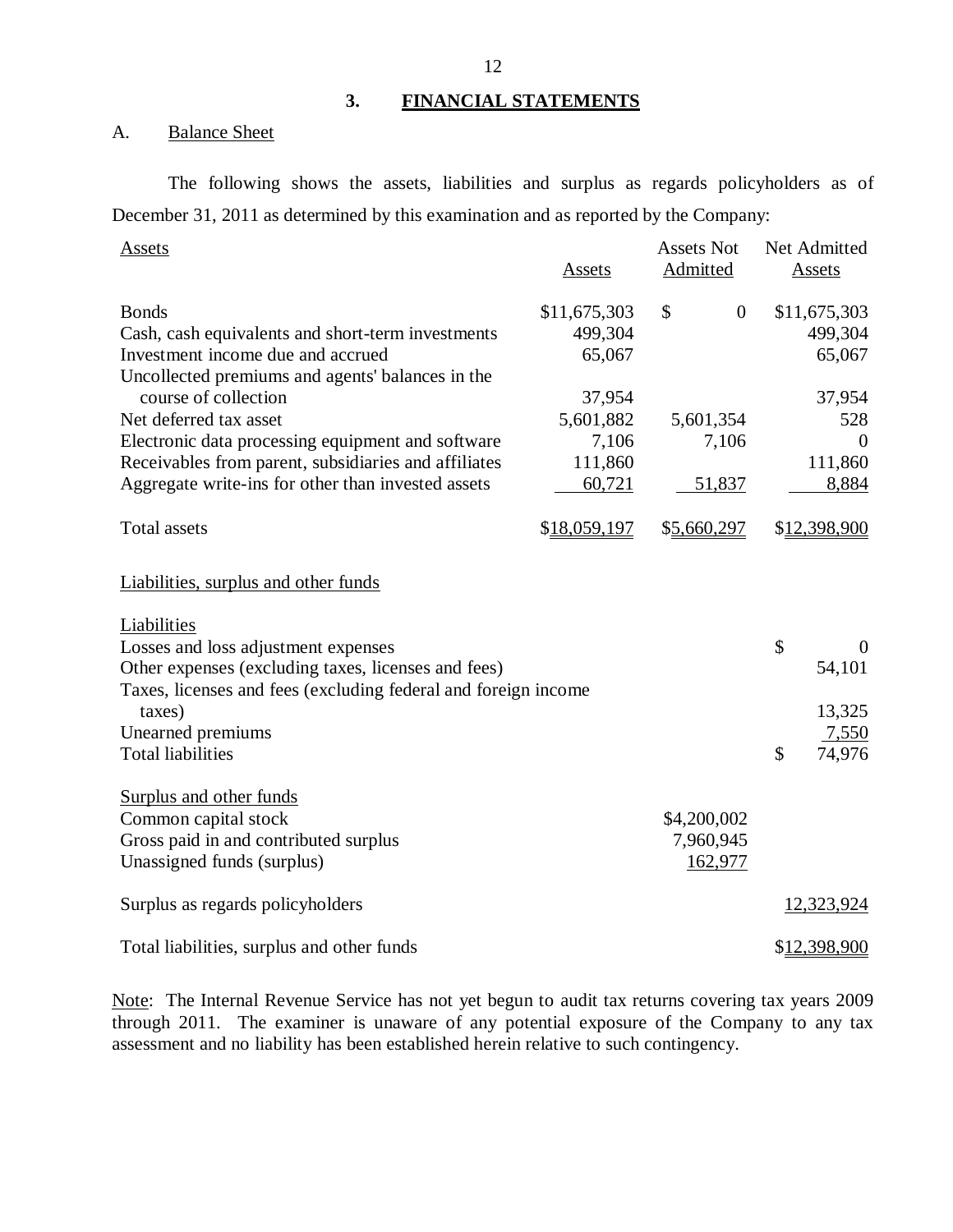## B. Statement of Income

Surplus as regards policyholders decreased \$24,026,617 during the 5-year examination period January 1, 2007 through December 31, 2011, detailed as follows:

| <b>Underwriting Income</b>                                                                                      |                            |             |
|-----------------------------------------------------------------------------------------------------------------|----------------------------|-------------|
| Premiums earned                                                                                                 |                            | \$ 378,000  |
| Deductions:<br>Losses and loss adjustment expenses incurred<br>Other underwriting expenses incurred             | \$(2,055,204)<br>1,741,125 |             |
| Total underwriting deductions                                                                                   |                            | (314,079)   |
| Net underwriting gain or (loss)                                                                                 |                            | \$692,079   |
| <b>Investment Income</b>                                                                                        |                            |             |
| Net investment income earned<br>Net realized capital gain                                                       | \$2,929,931<br>238,658     |             |
| Net investment gain or (loss)                                                                                   |                            | 3,168,589   |
| Other Income                                                                                                    |                            |             |
| Net gain or (loss) from agents' or premium balances charged off<br>Aggregate write-ins for miscellaneous income | (38,103)<br>27,163         |             |
| Total other income                                                                                              |                            | (10,940)    |
| Net income before dividends to policyholders and before federal<br>and foreign income taxes                     |                            | \$3,849,728 |
| Dividends to policyholders                                                                                      |                            | $\theta$    |
| Net income after dividends to policyholders but before federal<br>and foreign income taxes                      |                            | \$3,849,728 |
| Federal and foreign income taxes incurred                                                                       |                            | (39,260)    |
| Net income                                                                                                      |                            | \$3,888,988 |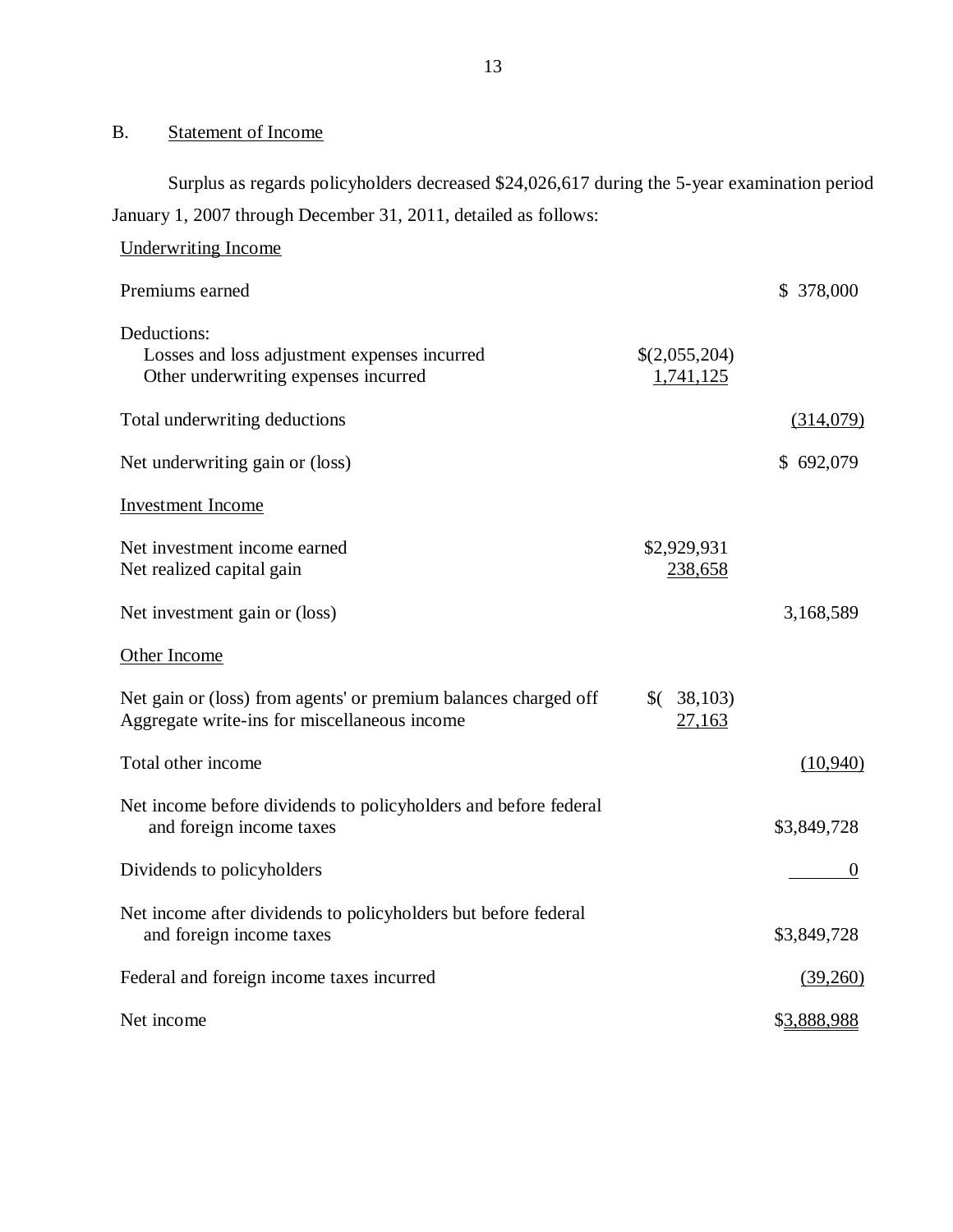<span id="page-15-0"></span>Surplus as regards policyholders per report on examination as of December 31, 2006

\$36,350,541

|                                                     | Gains in<br><b>Surplus</b> | Losses in<br><b>Surplus</b> |                |
|-----------------------------------------------------|----------------------------|-----------------------------|----------------|
| Net income                                          | \$3,888,988                |                             |                |
| Net unrealized capital gains or (losses)            | 480,482                    |                             |                |
| Change in net deferred income tax                   |                            | 439,320                     |                |
| Change in non-admitted assets                       | 1,810,178                  |                             |                |
| Change in provision for reinsurance                 | 641,053                    |                             |                |
| Capital changes paid in                             | $\overline{2}$             |                             |                |
| Surplus adjustments paid in                         |                            | 40,011,191                  |                |
| Aggregate write-ins for gains and losses in surplus | 9,603,191                  |                             |                |
| Total gains or losses in surplus                    | \$16,423,882               | \$40,450,511                |                |
| Net increase (decrease) in surplus                  |                            |                             | \$(24,026,617) |
| Surplus as regards policyholders per report on      |                            |                             |                |
| examination as of December 31, 2011                 |                            |                             | 12.323.924     |

## **4. LOSSES AND LOSS ADJUSTMENT EXPENSES**

The examination liability for the captioned items of \$0 is the same as reported by the Company as of December 31, 2011. The examination analysis was conducted in accordance with generally accepted actuarial principles and practices and was based on statistical information contained in the Company's internal records and in its filed annual statements.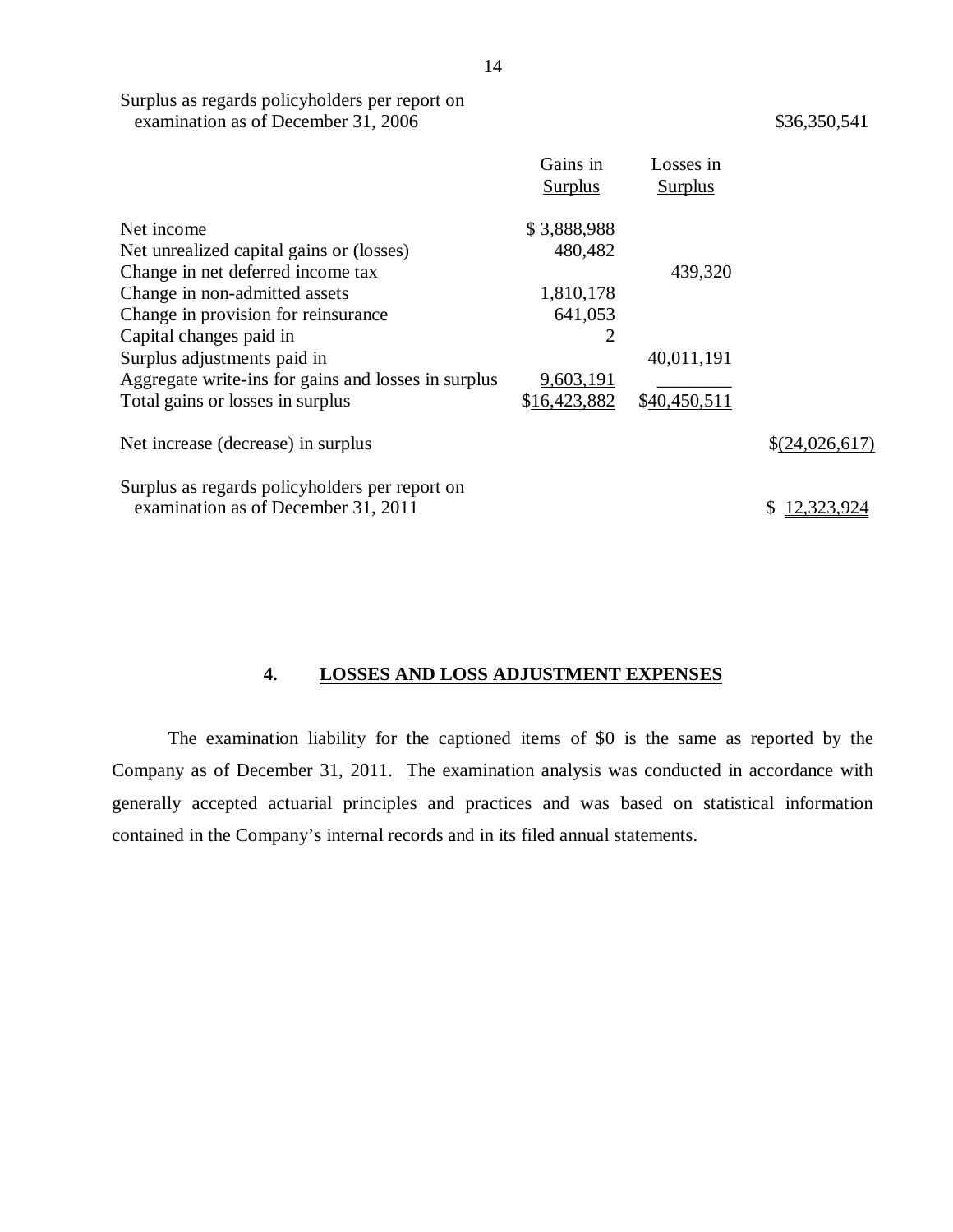The prior report on examination contained one recommendation as follows (page number refers to the prior report):

A. Investments

It was recommended that the Company take the necessary steps to ensure future compliance with Section 1402(a) of the New York Insurance Law. 11

The Company has complied with this recommendation.

## **6. SUMMARY OF COMMENTS AND RECOMMENDATIONS**

## ITEM PAGE NO.

### A. Holding Company

Management Services Agreement

i. It is recommended that the Company follow the agreed upon terms contained within the Management Services Agreement. 8

### B. Accounts and Records

Custodial Agreements

i. It is recommended that the Company amend its custodial agreements to 10 include the minimum safeguards and controls as set forth in the NAIC Financial Condition Examiners Handbook.

### Conflict of Interest Policy

ii. It is recommended that the Company amend its conflict of interest 10 policy and require key employees to make annual conflict of interest statements.

### Fidelity Bond Coverage

iii. It is recommended that the Company obtain a fidelity bond of no less than \$100,000 as required by the NAIC Financial Condition Examiners Handbook. 11

#### ITEM PAGE NO.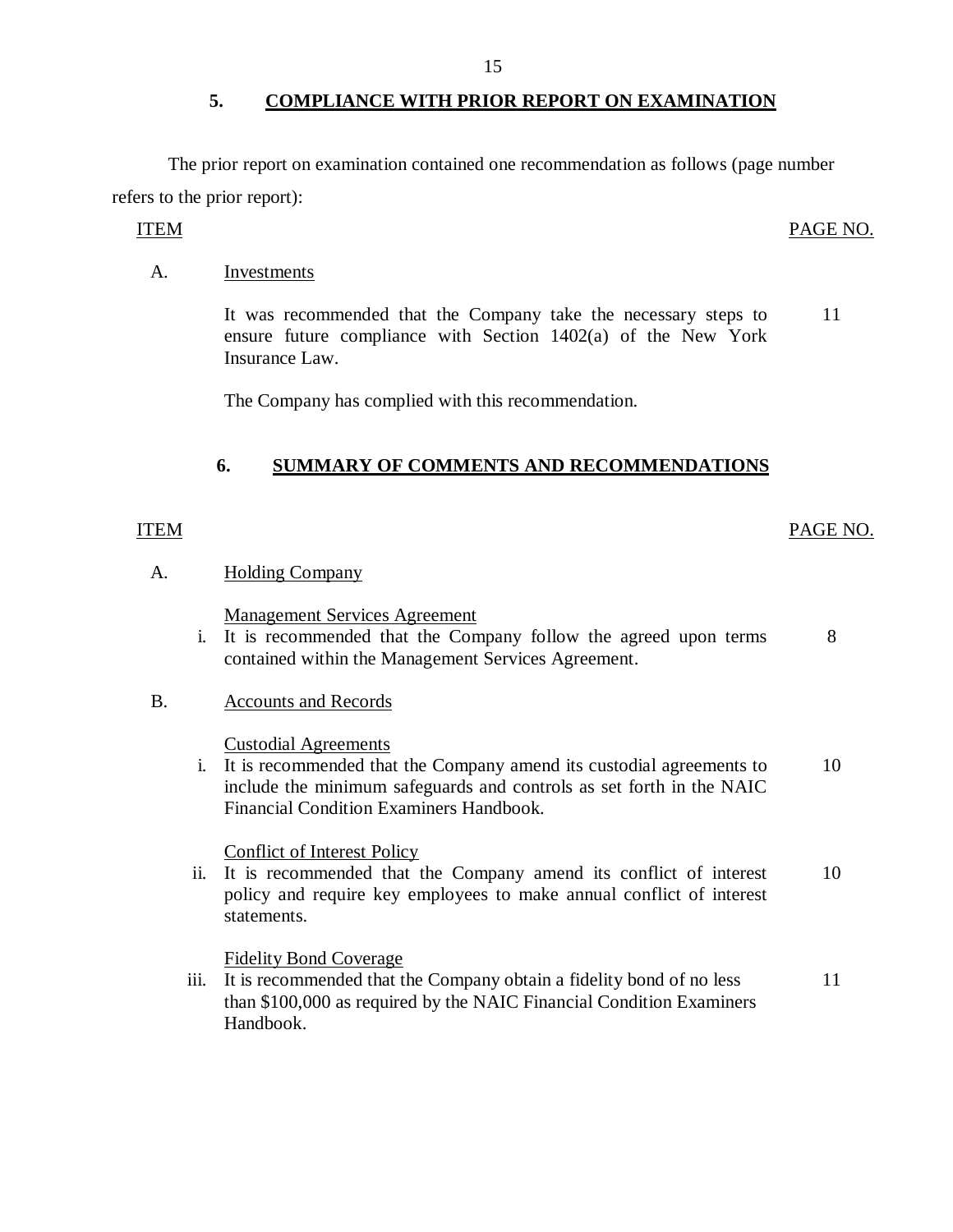Respectfully submitted,

/s/ Ryan Havick, CFE

## STATE OF NEW YORK ) )ss: COUNTY OF NEW YORK )

Ryan Havick, being duly sworn, deposes and says that the foregoing report, subscribed by him, is true to the best of his knowledge and belief.

/s/

Ryan Havick

Subscribed and sworn to before me

this day of , 2013.